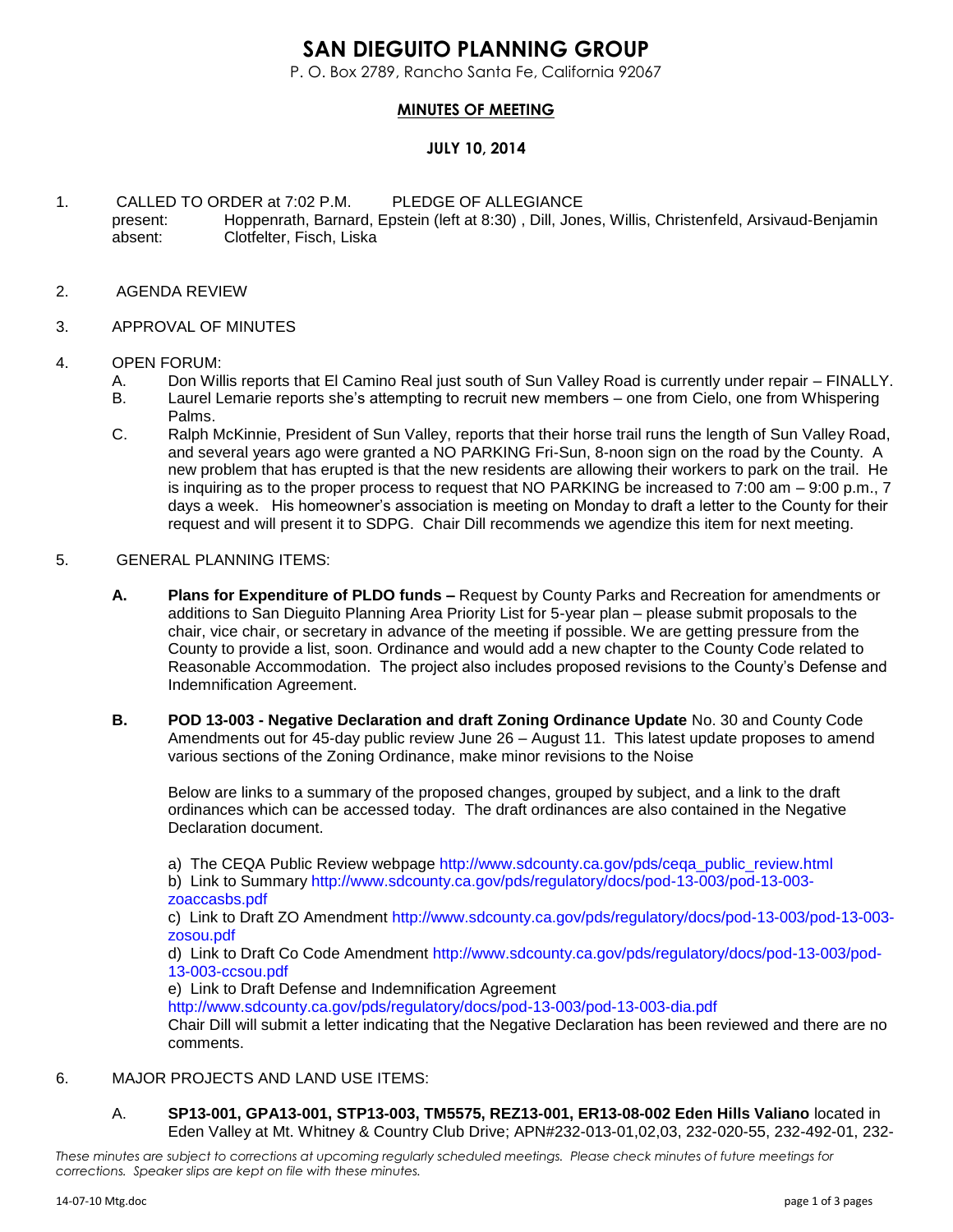500-18thru23, 235-031-41 Request for tentative map approval, general plan amendment to accommodate the change in land use for a 5-neighborhood development. Applicant contact: Melissa Krause of Integral Communities, for Eden Hills Property Owner, LLC, 760-944-7511; County Planner: Beth Ehsan, 858-694-3103; SDPG Planner: Kevin Barnard 858-688-1700 Representatives from Integral Communities include Paul Tryan, Matt Simmons, Ed Milterberger, and Melissa Krause. Melissa provided the largest portion of the presentation. This will not be a gated community. It will include affordable housing, as required, approximately 20% of entire project. Dedicated open space has been increased to approximately 61% of the total space, increased from approximately 51% and totals 216 acres. In order to meet these numbers, they have purchased additional land. It also allowed increasing some lots, allow for animal keeping (56 1/3-1/2 acre lots). Density has been decreased from 2.0 du/ac to 1.4 du/ac. The comparison is based on the addition of the acquired property. [www.valianoliving.com](http://www.valianoliving.com/) is under construction to include these changes.

Kevin Barnard questioned the open space included in the lots. Is it not possible to reduce the lots, and move the open space into a better management option to retain the natural habitat.

Mid Hoppenrath asked why a new sewer plant was necessary instead of being included in Escondido or Felicitos or San Marcos. The EIR being drafted will include several options to investigate what would be the best option. She also inquired about processes that are not yet approved by County Sanitation, but is close enough that it could affect the development of the project.

Mid also raised the question of what will convince the community and the County to allow the General Plan Amendment to change the Community Plan as well as the newly adopted General Plan. How does the existing community benefit from this change? The response by Mr. Tryan offered as explanation the urban buffer in cases of fire emergency, an established equestrian etrail, an addition of new people into the community, and acknowledged the density impact. He also mentioned their responsibility to provide homes to the region. Further conversation ensued regarding the evacuation problems and the pros and cons of Shelter In Place. The representatives mentioned that they have a meeting with San Marcos Fire District officials to address fire dept. requirements on Monday.

Chair Dill remarks that the density that is being proposed is difficult to accept, especially when the General Plan was carefully crafted to retain the low density into the future and this increase does not meet that criteria.

The agricultural portion of the project does not lend well for the high cost of water, and will the HOA be willing to take on a high expense to maintain that landscape? Kevin Barnard recommends that should the project's groves not be economically feasible, this land should be returned to natural open space and ensure that it will not fall to additional development.

Janeen Huston from Eden Valley commented that the approved density of 118 du's not be increased to 338 du's as proposed. In this area, it would not add positively to the character of the community. The wildlife 'linkage' is non-existent as proposed. The animals would not easily find those linkages.

What exactly is the definition of 'Affordable Housing' in this project? Do all homeowners have the right to build a casita or above their garage and then place it up for rent, as is implied in this conversation? And do those additional living spaces add to the count of dwelling units? It was indicated that these additional living spaces would not be considered as additional du's. Can the CC&R's create certain restrictions to prevent abuse.

Bill Osborn, resident of Harmony Grove, asked about the steep slopes and limited building zones. He is very concerned about the fire prevention efforts to protect homes and prevent fuel for wildfire. He also mentioned that the current design is prime for complete destruction in a fire. Eden Valley Lane on the plans shows it will be widened 65' , which will eliminate several properties' front yards. The applicant says that is only the easement, and the 24' width will not be changed. A straw poll of the 17 attendees, all residents of Eden Valley/Harmony Grove, are **ALL** opposed to the project as presented this evening.

Wendy Said, resident of Eden Valley, is extremely concerned about the elimination of some roads in this iteration and how it negatively impacts the evacuation. Other audience members emphasized how important it is to understand the fire dangers with this incredible increase in density without good evacuation alternatives.

#### B. **PDS 2014 MUP 14-019-PLN 346, PDS 2014 SP 13-001 PLN-TM, PDS 2014 MUP 14-019-PLN 399S,**

*These minutes are subject to corrections at upcoming regularly scheduled meetings. Please check minutes of future meetings for corrections. Speaker slips are kept on file with these minutes.*